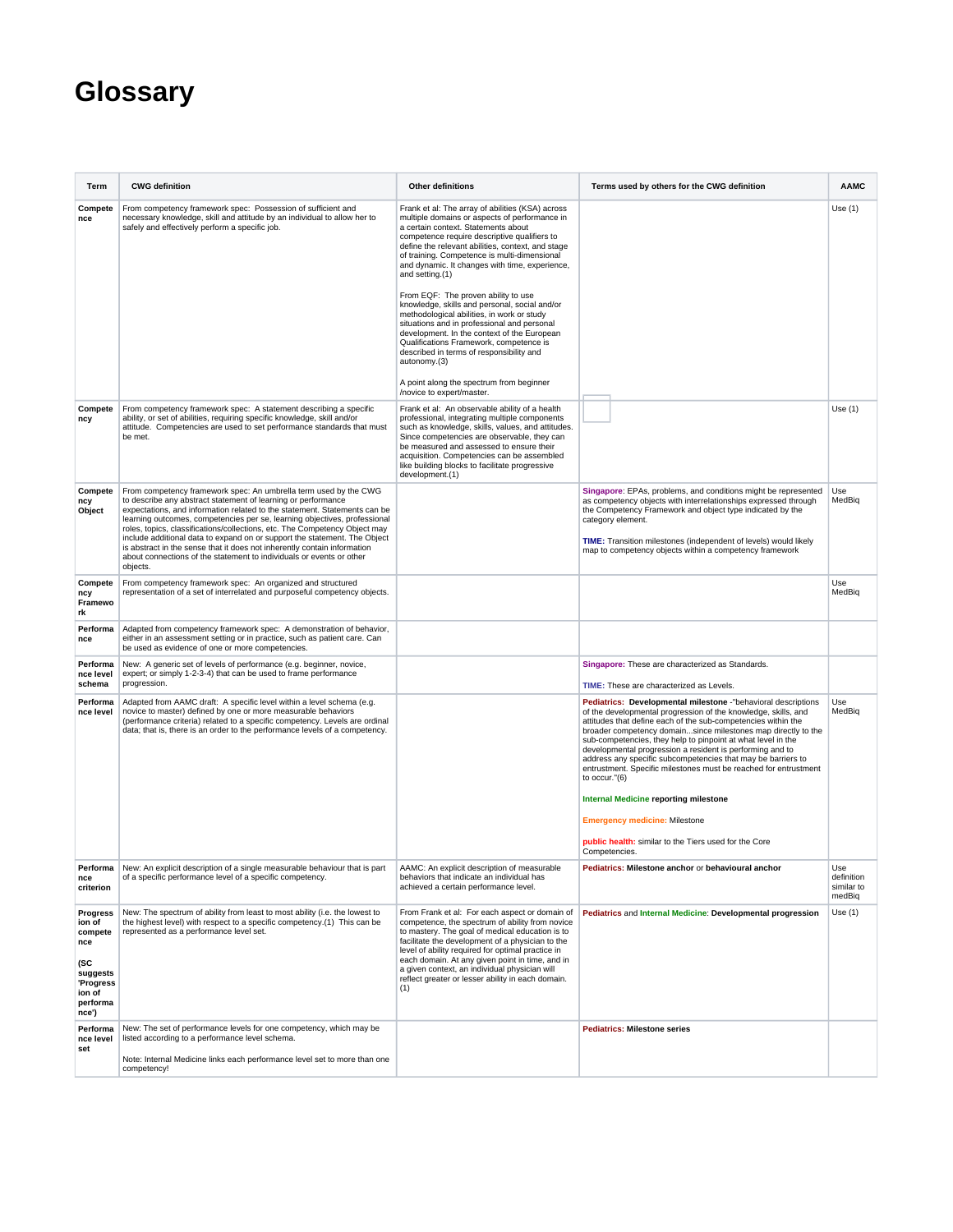| Performa<br>nce                          | New: All the performance level sets (and may include performance level<br>schema(s)) associated with a competency framework. i.e. The collection<br>framework of all the performance criteria for each level of each competency in a<br>competency framework. A performance framework may apply a single<br>performance level schema across all competencies, or there may be a<br>variable number of levels across competencies. There may be multiple<br>performance frameworks associated with a single competency framework<br>(e.g. one for undergraduate medical students and one for residents). | AAMC: A set of performance levels and criteria<br>associated with a competency framework.                                                                                                                                                                                                                                                                                                                               |                                                              | Derived<br>from<br>MedBig |
|------------------------------------------|---------------------------------------------------------------------------------------------------------------------------------------------------------------------------------------------------------------------------------------------------------------------------------------------------------------------------------------------------------------------------------------------------------------------------------------------------------------------------------------------------------------------------------------------------------------------------------------------------------|-------------------------------------------------------------------------------------------------------------------------------------------------------------------------------------------------------------------------------------------------------------------------------------------------------------------------------------------------------------------------------------------------------------------------|--------------------------------------------------------------|---------------------------|
| Performa<br>nce<br>threshold             | New: The point of discrimination between two adjacent performance<br>levels.                                                                                                                                                                                                                                                                                                                                                                                                                                                                                                                            | AAMC ("Milestone" alternative 2): An<br>achievement point or threshold in medical<br>education, training, or practice (e.g. transition<br>from medical student to residency; earning<br>entrustment in an EPA) defined by reaching<br>predetermined performance levels for a given<br>competency or across an aggregate of<br>competencies.<br>AAMC ("Milestone" alternative 3): A meaningful<br>marker of achievement. |                                                              |                           |
| Performa<br>nce level<br>change          | New: The advancement of a learner form one performance level to the<br>next (i.e. the crossing of a threshold)                                                                                                                                                                                                                                                                                                                                                                                                                                                                                          | AAMC ("Milestone" alternative 1): Achievement<br>of the next level of performance in a continuum.                                                                                                                                                                                                                                                                                                                       |                                                              |                           |
| Achieve<br>ment<br>progressi<br>on frame | A point in professional development by which a learner is expected to<br>have achieved specified performance levels of specified competencies.<br>(4) This may be a point in time (in a time-based curriculum) or the criteria<br>to progress to the next stage of a competency-based curriculum.                                                                                                                                                                                                                                                                                                       | AAMC: "Competency benchmark" = Expected<br>performance level for a cohort of learners at a<br>given point in education, training or practice.                                                                                                                                                                                                                                                                           | Others: Milestone<br>Jones et al: Expected achievement level | Competenc<br>Benchmark    |
| Confiden<br>ce level                     | The performance levels on one or more competencies that a learner must<br>achieve in order to be permitted a particular degree of<br>independence. (Note that other factors may also come into play when<br>making a decision about independence/entrustment.)                                                                                                                                                                                                                                                                                                                                          | From ten Cate: a predetermined level of<br>proficiency in executing an EPA.(2)<br>Example: (1) has knowledge, (2) may act under<br>full supervision, (3) may act under moderate<br>supervision, (4) may act independently, and (5)<br>may act as a supervisor and instructor.                                                                                                                                           |                                                              |                           |

## **Related terms**

| Entrustabl<br>Profession<br>al Activity<br>(EPA)                       | $-$ | An activity that is part of the essential work of a profession, specialty or subspecialty with the following characteristics: requires the<br>integration of knowledge, skills and attitudes and their demonstration within an authentic context; is independently executable within<br>a given timeframe by qualified personnel; and leads to observable and measurable outputs. An EPA describes a unit of work, while a<br>competency is characteristic of an individual. (2) (Taken from Educational Achievement Specification) |  |                       |
|------------------------------------------------------------------------|-----|-------------------------------------------------------------------------------------------------------------------------------------------------------------------------------------------------------------------------------------------------------------------------------------------------------------------------------------------------------------------------------------------------------------------------------------------------------------------------------------------------------------------------------------|--|-----------------------|
| <b>Nested</b><br><b>EPA</b>                                            |     | AAMC: A nested EPA is a task unit that represents a foundational subset of the KSA required for the broader EPA. As a building<br>block for the broader EPA, the expectation for entrustment occurs at an earlier stage of the developmental trajectory. A nested EPA<br>possesses the elements of its "parent" EPA (requires the integration of knowledge, skills and attitudes; is independently executable<br>within a given timeframe by qualified personnel; and leads to observable and measurable outputs).                  |  | Use<br>(2)            |
| Entrustme<br>nt                                                        |     | A decision to entrust the learner to perform certain activities without direct supervision. (Taken from Educational Achievement<br>Specification - may be subject to change based on recent discussions)                                                                                                                                                                                                                                                                                                                            |  |                       |
| <b>Statement</b><br>ef⊢<br><b>Awarded</b><br>Responsibi<br>lity (STAR) |     | a specific EPA has been awarded. Awarding STARs for EPAs over time-<br>AAMC: A STAR is the point at which entrustment for<br>requires supervisors to make deliberate decisions about their trainees' competence to perform all critical activities for that EPA.(2)                                                                                                                                                                                                                                                                 |  | <del>Use</del><br>(2) |
| Qualificati<br>ons                                                     |     | From EQF: A formal outcome of an assessment and validation process which is obtained when a competent body determines that<br>an individual has achieved learning outcomes to given standards.(3)                                                                                                                                                                                                                                                                                                                                   |  |                       |
| Qualificati<br>on<br><b>Framework</b>                                  |     | From EQF: An instrument for the classification of qualifications according to a set of criteria for specified levels of learning achieved,<br>which aims to integrate and coordinate national qualifications subsystems and improve the transparency, access, progression and<br>quality of qualifications in relation to the labour market and civil society. (3)                                                                                                                                                                  |  |                       |
| <b>Narrative</b>                                                       |     | From IM: A report describing the current performance level of a resident with respect to a specific competency. Produced by the<br>program director for submission to ACGME/ABIM. Has a defined progression of performance with criteria for each level. Perhaps<br>could be represented as performance level set? Related to milestones and EPAs but does not appear to directly draw data from<br>them.                                                                                                                           |  |                       |
|                                                                        |     |                                                                                                                                                                                                                                                                                                                                                                                                                                                                                                                                     |  |                       |

## **References:**

1. Frank JR, Snell LS, Ten Cate O, et al. [Competency-based medical education: theory to practice.](http://groups.medbiq.org/medbiq/download/attachments/59638571/Frank%20et%20al.%20-%20Competency-based%20medical%20education%20theory%20to%20practice.pdf?version=1&modificationDate=1594326037000&api=v2) Medical teacher. 2010;32(8):638-45.

2. ten Cate O, Scheele F. [Competency-based postgraduate training: can we bridge the gap between theory and clinical practice?](http://groups.medbiq.org/medbiq/download/attachments/59638571/ten%20Cate%2C%20Scheele%20-%20Competency-based%20postgraduate%20training%20can%20we%20bridge%20the%20gap%20between%20theory%20and%20clinical%20practice.pdf?version=1&modificationDate=1594326037000&api=v2) Academic Medicine. 2007;82(6):542-7.

3. [EQF Brochure](http://groups.medbiq.org/medbiq/download/attachments/59638571/EQF_broch_en.pdf?version=1&modificationDate=1594326036000&api=v2) with definitions.

4. Green ML, Aagaard EM, Caverzagie KJ, et al. [Charting the road to competence: developmental milestones for internal medicine residency training.](http://groups.medbiq.org/medbiq/download/attachments/59638571/Green%20et%20al.%20-%20Charting%20the%20road%20to%20competence%20developmental%20milestones%20for%20internal%20medicine%20residency%20training.pdf?version=1&modificationDate=1594326036000&api=v2) Jour nal of graduate medical education. 2009;1(1):5-20.

5. Jones MD, Rosenberg AA, Gilhooly JT, Carraccio CL. [Perspective: Competencies, outcomes, and controversy--linking professional activities to](http://groups.medbiq.org/medbiq/download/attachments/59638571/Jones%20et%20al.%20-%20Perspective%20Competencies%2C%20outcomes%2C%20and%20controversy--linking%20professional%20activities%20to%20competencies%20to%20improve%20resident%20education%20and%20practice.pdf?version=1&modificationDate=1594326036000&api=v2)  [competencies to improve resident education and practice.](http://groups.medbiq.org/medbiq/download/attachments/59638571/Jones%20et%20al.%20-%20Perspective%20Competencies%2C%20outcomes%2C%20and%20controversy--linking%20professional%20activities%20to%20competencies%20to%20improve%20resident%20education%20and%20practice.pdf?version=1&modificationDate=1594326036000&api=v2) Academic Medicine. 2011;86(2):161-5.